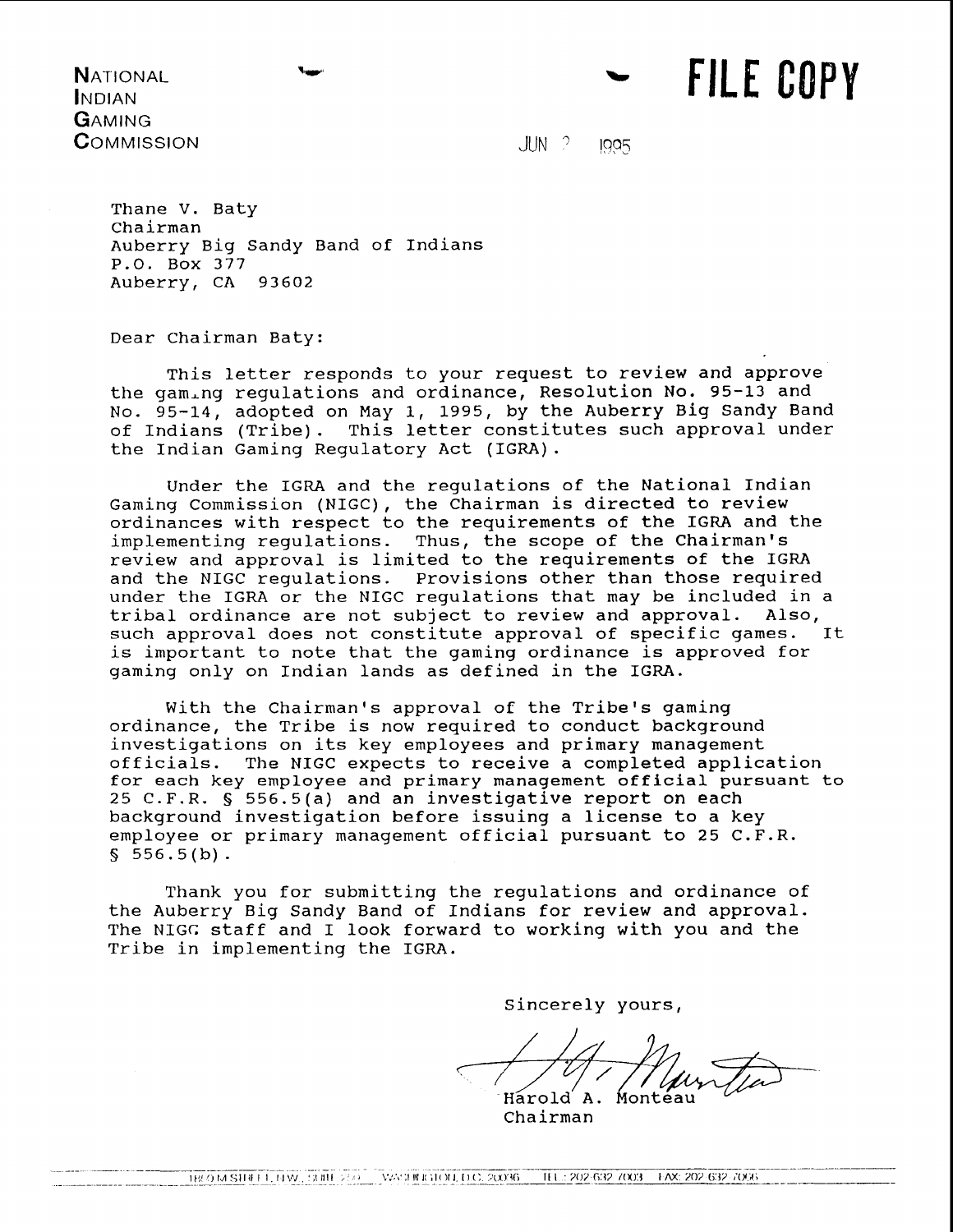**MAY** 1

# **AUBERRY BIG BANDY BAND OF INDIANS AUBERRY, FREBNO COUNTY, CALIFORNIA CLASS II GAMING REGULATIONS**<br> *MAM (1995***)** RESOLUTION NO.  $95 - 13$

MAY 12 1995

## **I. GAMING PREVIOUSLY AUTHORIZED.**

**The Tribal Council, having previously authorized Class I1**  The Tribal Council, having previously authorized Class II<br>Gaming in Resolution No. <u>95-77,</u> dated <u>MAy/</u>, 1995, **hereby adopts the procedures included in this Resolution No.**  ?SU- *13* , **dated** , **1995, as related to Class I1**  Gaming on Big Sandy Indian Lands.

### **11. DEFINITIONS.**

**Definition Construction**  A.

> **Unless a different meaning is clearly indicated, the terms used in this Class I1 Gaming Regulation shall have the same meanings as defined in the following documents: 1) the Indian Gaming Regulatory Act, Public**  Law 100-497, 25 U.S.C. Section 2701, et seq.; 2) the **regulations promulgated by the National Indian Gaming**  Commission at 25 C.F.R. Sections 502.1 et seq.; 3) the Gaming Ordinance adopted by the Tribal Council on May **adopted by the Tribal Council on** , **1995; and 4) as further set forth below.**

**B. Administrative Director or Administrator** 

**The Administrative Director of the Board.** 

**C. Board** 

**The Auberry Big Sandy Band of Indians' Gaming Board.** 

**D. Board Member** 

**One of the members of the Board.** 

E. Gaming Establishment

**Any premises where gaming, other than Class I Gaming, is operated or conducted, including all buildings, improvements, equipment and facilities used or maintained in connection with such gaming.** 

**F. Gamins Ordinance** 

**The Auberry Big Sandy Band of Indians Class I1 Gaming**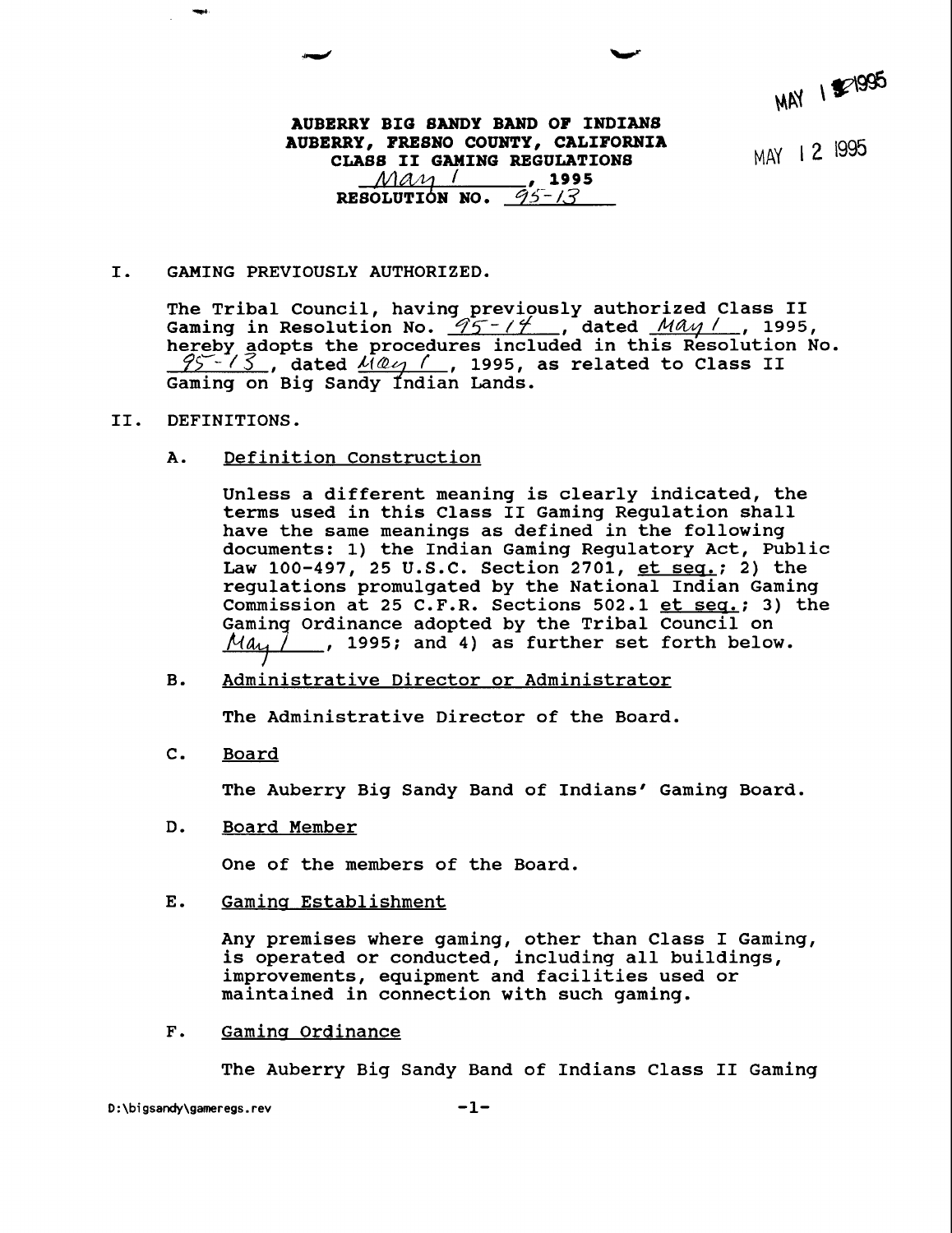**Ordinance, dated** *MAM 1*, 1995 and encompassed in Resolution No. <u>95-14'</u> , authorizing Class II Gaming **on the Big Sandy Indian Lands.** 

**G. Gamins Reaulation** 

**This Regulation of the Tribal Council found in Resolution No.**  $\frac{95 - 13}{9}$  dated  $\frac{May}{g}$ , 1995, **promulgated under the Gaming Ordinance.** 

**H. Licensee** 

**Any person who has been issued a valid and current license pursuant to the provisions of the Gaming Ordinance and the Gaming Regulation.** 

**I. Patron** 

**Any person or group of persons on Big Sandy Indian Lands who participate as players in games, or who are physically present on premises wherein and whereon such games are played.** 

**J. Workina Days** 

**Every day except Saturdays, Sundays and days recognized by the Tribe as holidays.** 

# **111. PROCEDURES FOR CONDUCTING BACKGROUND INVESTIGATIONS.**

A. Responsibility for Investigations.

**The Tribe, through its tribally appointed Administrator, shall be responsible for ensuring that background investigations and suitability determinations are conducted concerning all Key Employees and Primary Management Officials of its Gaming Establishment, as required by 25 C.F.R. Section 522.2 (b)** .

**B.** Conduct of the Background Investigations.

**The Tribe designates its Administrator to conduct said background investigations.** 

**C.** Procedures for the Background Investigations.

**In order to provide a basis for the Tribe to make a finding concerning the eligibility for employment in a gaming operation, said background investigations shall include the following:**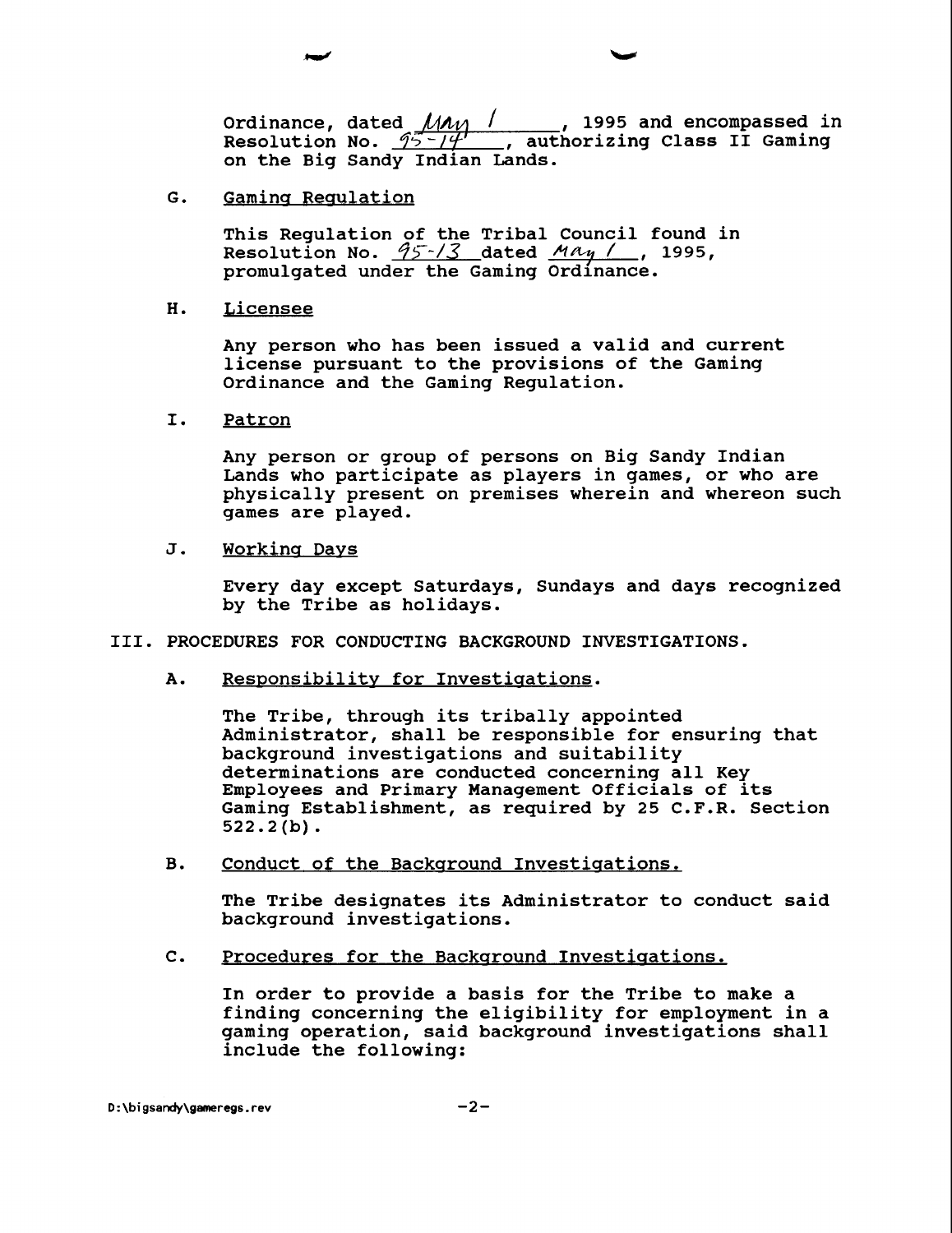- 1. Verification by written or oral communication of the information submitted by the applicant;
- **2.** An inquiry into the applicant's prior activities, criminal record, if any, and reputation, habits and associations;
- 3. Interviews with a sufficient number of people such as former employers, personal references, and others with sufficient knowledge of said applicant;
- 4. Documentation setting forth the disposition of all potential problem areas and disqualifying information which is obtained; and
- 5. The obtaining and processing of fingerprints from each applicant. The Tribe designates the Fresno County Sheriff's Office to obtain and process said fingerprinting.
- D. Reports Reqardinq the Backqround Investiqations.

Reports regarding all background investigations shall be reviewed and approved by the Board. Said reports shall set forth the following:

- 1. The steps taken in conducting the background investigations;
- 2. The results obtained;
- 3. The conclusions reached; and
- 4. The bases for those conclusions.
- E. Submission of Reports to Commission.

The Administrator shall be responsible for submitting the reports referred to above to the National Indian Gaming Commission.

- IV. PROCEDURES TO ISSUE TRIBAL LICENSES TO PRIMARY MANAGEMENT OFFICIALS AND KEY EMPLOYEES.
	- **A.** Licensinq -- General.
		- 1. Licensing authority for Class **I1** Gaming is within the authority of the Tribe.
		- 2. Any person seeking to conduct, operate or manage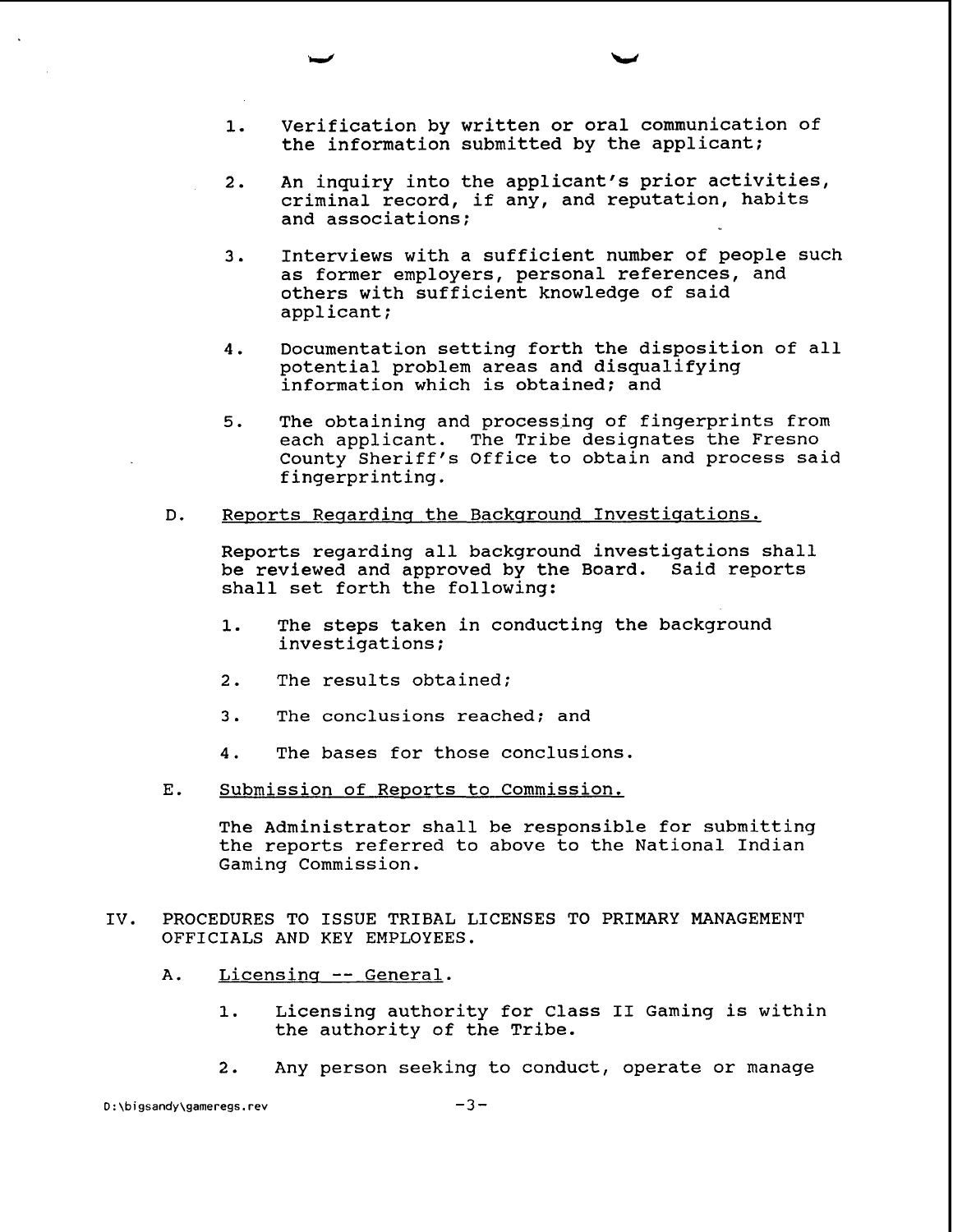any Class I1 gaming operation on Big Sandy Indian Lands shall apply for and receive all the required licenses from the Board prior to engaging in such gaming operations.

- 3. The Board shall consult with appropriate law enforcement officials, including the Federal Bureau of Investigation, concerning any gaming licenses it may issue.
- B. Licensinq Procedure.
	- 1. After submission of the investigatory report to the Commission, as required by the Gaming Ordinance and this Gaming Regulation, the Tribe shall allow a 30-day period in which to receive notice from the Commission regarding the Commission's views on the issuance of a license to an applicant.
	- 2. The Administrator shall respond to any requests for additional information on an applicant made by the Commission.
	- 3. The Administrator shall notify the Board of the views of the Commission. Specifically, the Administrator shall notify the Board if the Commission has no objection to the issuance of a license and provide the Board with any itemized objections submitted by the Commission.
	- 4. The Board shall have the power and authority to approve or deny any application for a license, to limit, condition, suspend, restrict, revoke or' reinstate any license, and to impose a reasonable fine upon any person licensed, for any cause deemed reasonable by the Board.
		- a. In making any such licensing determinations, the Board shall consider the views of the Commission, including any itemized objections.
		- b. Any Board vote in approving, disapproving, revoking, reinstating, suspending, limiting, restricting or conditioning a license under the Tribe's Gaming Ordinance shall be by secret ballot only; provided that in an emergency, a secret phone vote may be polled pursuant to regulations adopted by the Board.
		- c. The Board shall notify the Administrator of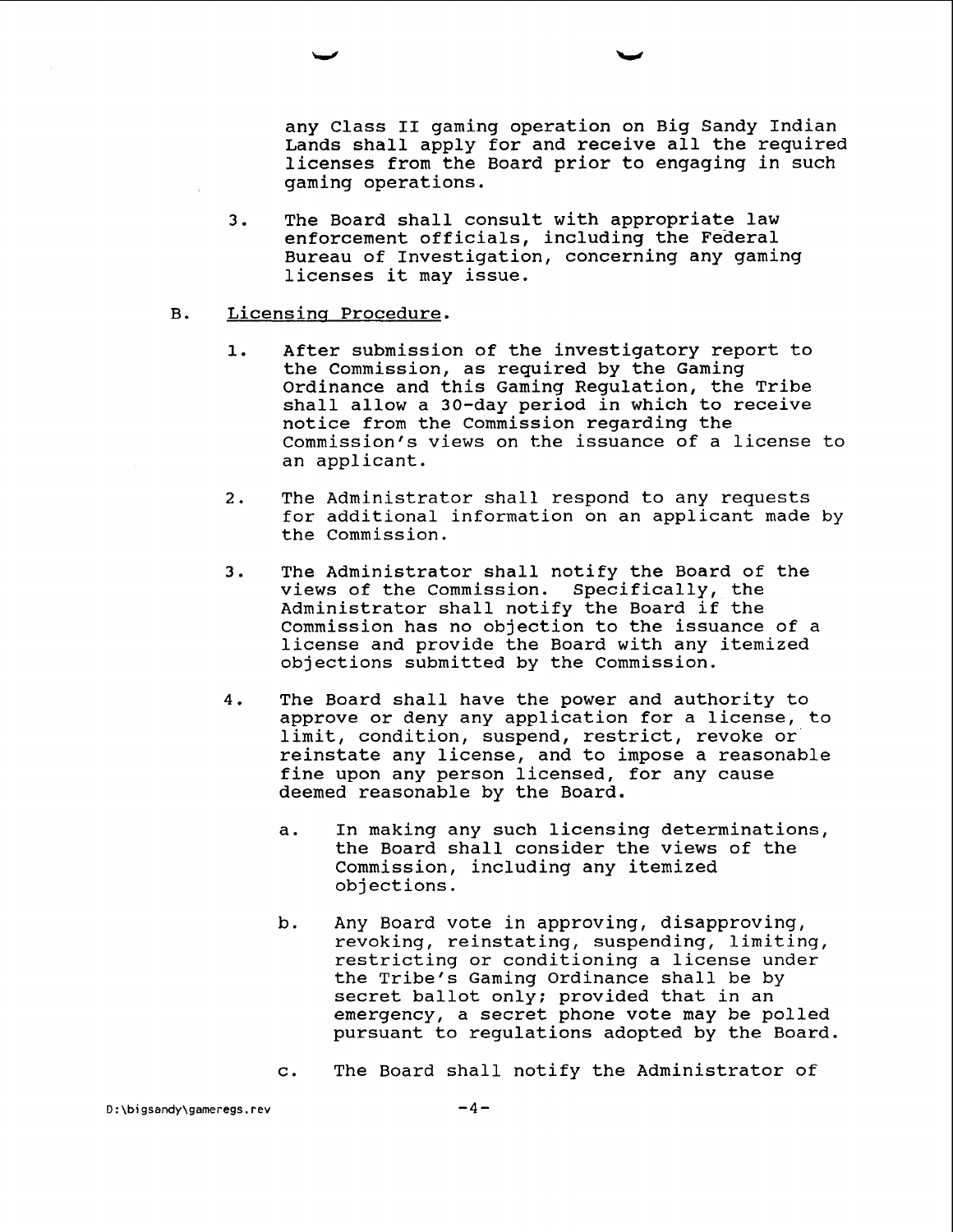its licensing decision.

- 5. The Administrator shall notify the applicant, in writing, of the Board's licensing decision.
- 6. If, after the issuance of a license, the Board receives from the Commission reliable information indicating that a Key Employee or a Primary Management Official is not eligible for employment pursuant to Section VIIIC of the Gaming Ordinance, the Board shall suspend the license and notify the Administrator.
	- a. The Administrator shall notify, in writing, the Licensee of the suspension and proposed revocation and of a time and place for a hearing on the proposed revocation of the license.
	- b. The hearing shall be conducted in accordance with the grievance procedures set forth in Section IVC hereof.

# C. Grievance Procedure for Licensee.

- 1. A right to a hearing shall vest only upon receipt of a license duly granted by the Board under the Gaming Ordinance and this Gaming Regulation.
- 2. The Board shall hold a hearing at the time and place specified in the notice to the Licensee. At the hearing, the Licensee shall have the<br>opportunity to present his or her case. The opportunity to present his or her case. burden shall be on the Licensee to show cause why the Board's determination was incorrect.
- 3. Board Findings. Following such a hearing, the Board shall, reach a determination concerning:
	- a. The accuracy of the initial facts underlying the determination to suspend a license; and
	- b. Whether the license in question should be revoked or reinstated.
- 4. Notification of Board Decision. The Administrator shall inform the Licensee in writing of that determination.
- 5. The Licensee shall have a right to appeal the determination of the Board to the Tribal Council. Such appeal must be filed with the Tribal Council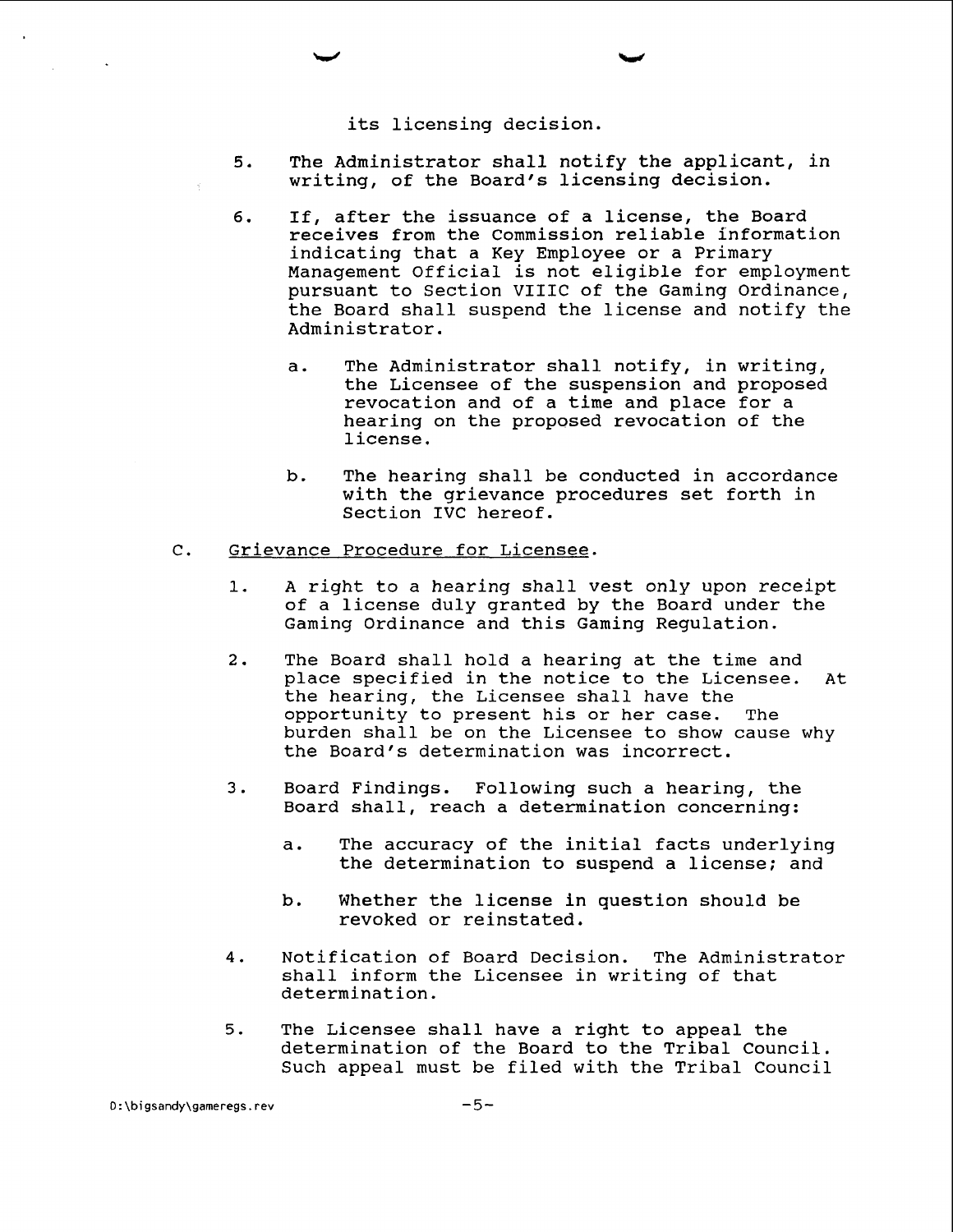in written form on or before the tenth working day following receipt of the written determination of the Board. A determination of such appeal by the Tribal Council shall be final, and no further action may be had.

## D. Notices to Commission

 $\mathcal{L}$ 

The Administrator shall provide the following notices to the Commission, where applicable:

- 1. Notice of any decision to grant a license and date for issuance;
- 2. Notice of any decision to deny a license; and
- 3. Notice of any decision to reinstate or revoke a suspended license.
- V. PROCEDURES FOR RESOLVING DISPUTES BETWEEN PATRONS AND THE TRIBE.

Where a dispute arises between a Patron and the Tribe, the following procedures shall apply:

A. Informal Resolution.

The entity (which may be the Tribe) managing a Gaming Establishment shall try to resolve on an informal basis any complaints made by Patrons relating to the Gaming Establishment or gaming. Any resolution of the dispute shall be reported to the Tribal council.

B. Formal Resolution.

If the complaint cannot be resolved informally, as provided for above, the entity managing the Gaming Establishment shall notify the Patron that the Patron has a right to present his or her complaint to the Tribal Council whose decision shall be final.

VI. AGENT FOR SERVICE OF PROCESS.

The Tribe hereby authorizes the Chairman of the Tribal Council to receive service of process, as the Tribe's authorized agent, at the following address: Chairman of the Tribal Council, Big Sandy Rancheria, P.O. Box 337, Auberry, California 93602.

D:\bigsandy\gameregs.rev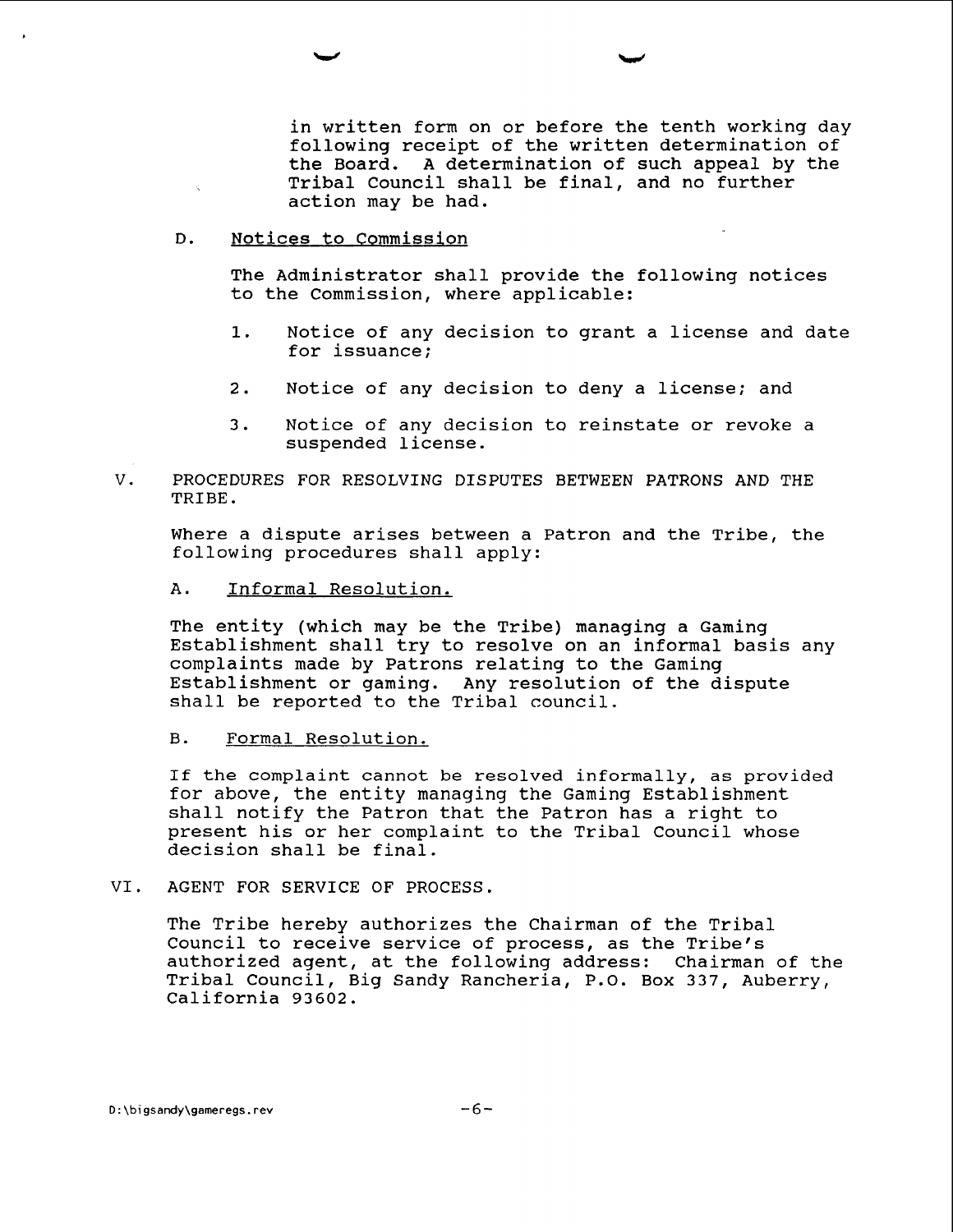# VII. PROCEDURES FOR CONDUCTING A CRIMINAL HISTORY CHECK.

A. Fingerprinting.

The Fresno County Sheriff's Office, upon request by the Tribe, shall fingerprint any and all applicants for a licensed position with the gaming operation as required by the Gaming Ordinance or this Gaming Regulation.

- B. Criminal History Check.
	- 1. Fresno County Sheriff's Office. When asked to conduct a criminal history check by the Tribe, Fresno County Sheriff's Office shall follow its existing in-house protocol for performing a criminal history check and then prepare a written report, addressed to the Tribe, regarding any information which may impact the Tribe's decision to license or not license an applicant.
	- 2. Federal Bureau of Investigation. A criminal history check shall include a check of criminal history record information maintained by the Federal Bureau of Investigation.

#### **CERTIFICATION**

The foregoing resolution was adopted by a vote of  $\mathcal S$  for, and  $O$  against, and  $O$  abstentions, at a duly called meeting of the Tribal Council, at which a quorum was present, on this  $1/2$  -<br>day of  $2/2$   $2/4$ ,  $1995$ .

Trubal Council the hairman of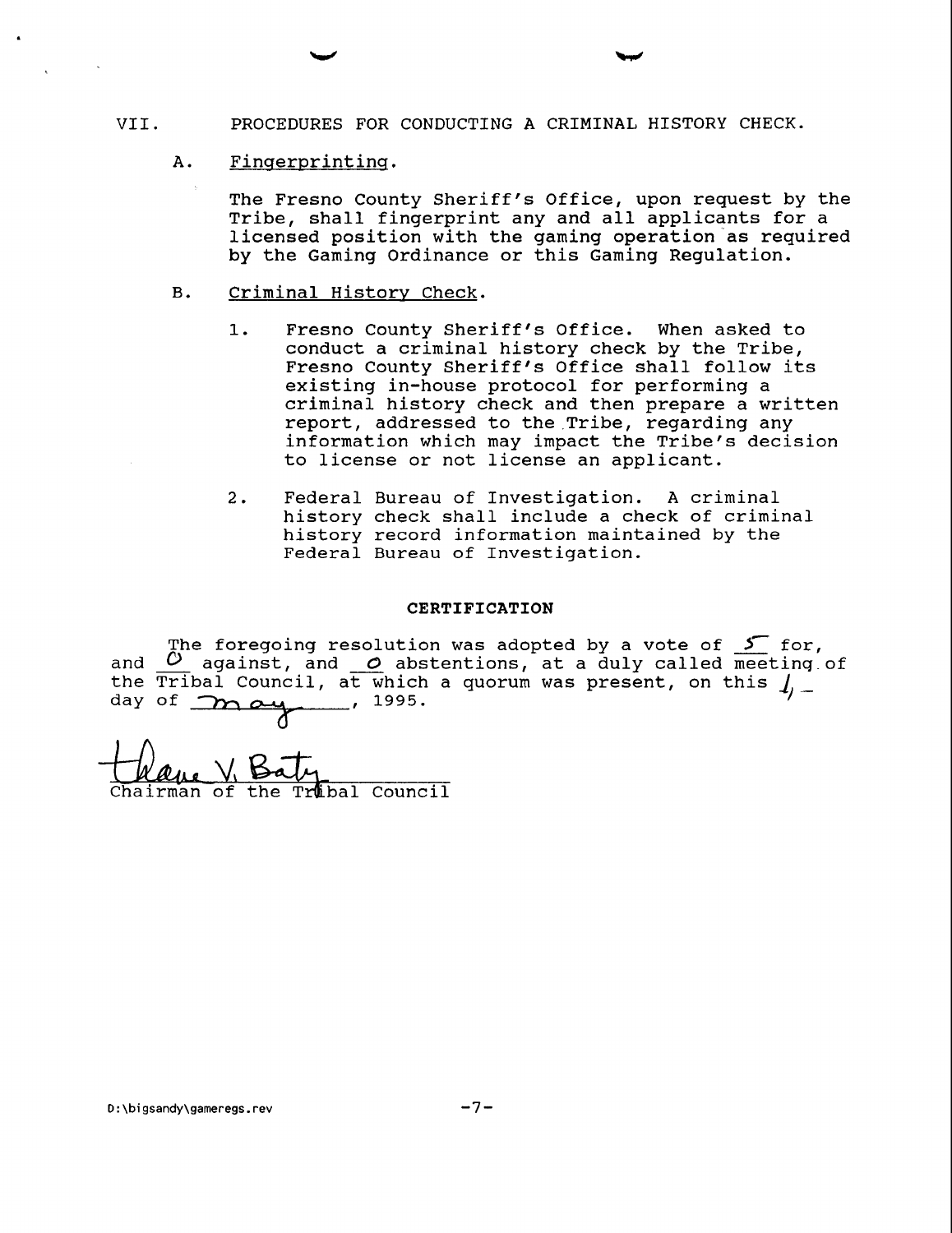# **AUBERRY BIG SANDY BAND OF INDIANS**  AUBERRY, FRESNO COUNTY, CALIFORNIA **CLASS I1 GAMING ORDINANCE**  , **<sup>1995</sup>** <u>May</u>, 1995<br>RESOLUTION NO. 95-14

## I. PURPOSE.

The Tribal Council, empowered by the Constitution of the Auberry Big Sandy Band of Indians to enact ordinances, hereby enacts this Class II Gaming Ordinance in order to set the terms for Class I1 gaming operations on Big Sandy Indian Lands.

11. GAMING AUTHORIZED.

All forms of Class I1 gaming, as defined in the Indian Gaming Regulatory Act, P.L. 100-497, 25 U.S.C. Section 2703(7)(A) and by the regulations promulgated by the National Indian Gaming Commission at 25 C.F.R. Section 502.3 (as published in the Federal Register at 57 F.R. 12382- 12393, April 9, 1992) are hereby authorized on Big Sandy Indian Lands, including but not limited to, bingo, pulltabs, and non-banking card games.

- 111. DEFINITIONS.
	- A. Unless a different meaning is clearly indicated, the terms used in this Gaming Ordinance shall have the same meanings defined in the Indian Gaming Regulatory Act, Public Law 100-497, 25 U.S.C. Section 2701, et seq., and in the regulations promulgated by the National Indian Gaming Commission at 25 C.F.R. Sections 502.1, et seq., and as further set forth below.
	- B. Big Sandy Indian Lands
		- 1. All lands within the limits of the Big Sandy Rancheria; and
		- 2. Any lands title to which is either held in trust by the United States for the benefit of the Auberry Big Sandy Band of Indians or an individual member of the Tribe or held by the Auberry Big Sandy Band of Indians or an individual member of the Tribe subject to restriction by the United States against alienation and over which the Auberry Big Sandy Band of Indians exercises governmental power.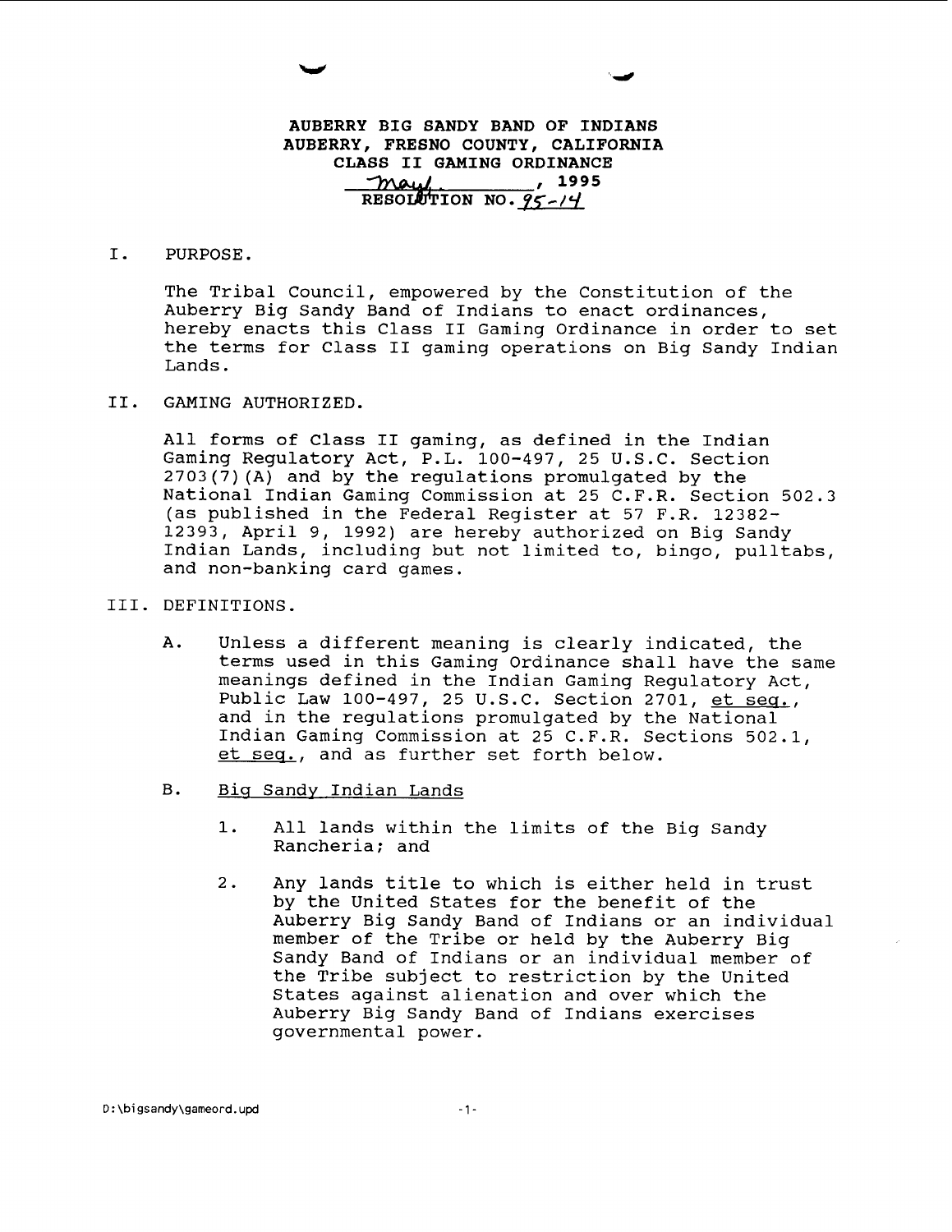# C. Big Sandy Rancheria

All those lands as shown on the map of Fresno County Tract No. 2060, recorded at pages 89, 90 and 91 in volume 22 of plats, Fresno County Records and other lands hereafter acquired by the Tribe as part of its rancheria in accordance with the Tribe's Constitution and the IGRA.

#### $D<sub>z</sub>$ Indian Tribe or Tribe

The Auberry Big Sandy Band of Indians located in Auberry, Fresno County, California.

- E. Key Employee
	- 1. A person who performs one or more of the following functions:<br>a. Bingo
		- a. Bingo caller;<br>b. Counting room
		- Counting room supervisor;
		- c. Chief of security;
		- d. Custodian of gaming supplies or cash;
		- e. Floor manager;<br>f. Pit boss;
		- Pit boss;
		- g. Dealer;
		- Croupier;
		- i. Approver of credit; or<br>i. Custodian of gambling
		- Custodian of gambling devices, including persons with access to cash and accounting records within such devices;
	- 2. If not otherwise included, any other person whose total cash compensation is in excess of \$50,000.00 (Fifty-Thousand Dollars) per year; or
	- 3. If not otherwise included, the four most highly compensated persons in the gaming operation.
- F. Person

Any association, partnership, corporation, firm, trust or other form of business association as well as a natural person.

- G. Primary Manaqement Official
	- 1. The person having management responsibility for a management contract;
	- 2. Any person who has authority:
		- a. To hire and fire employees; or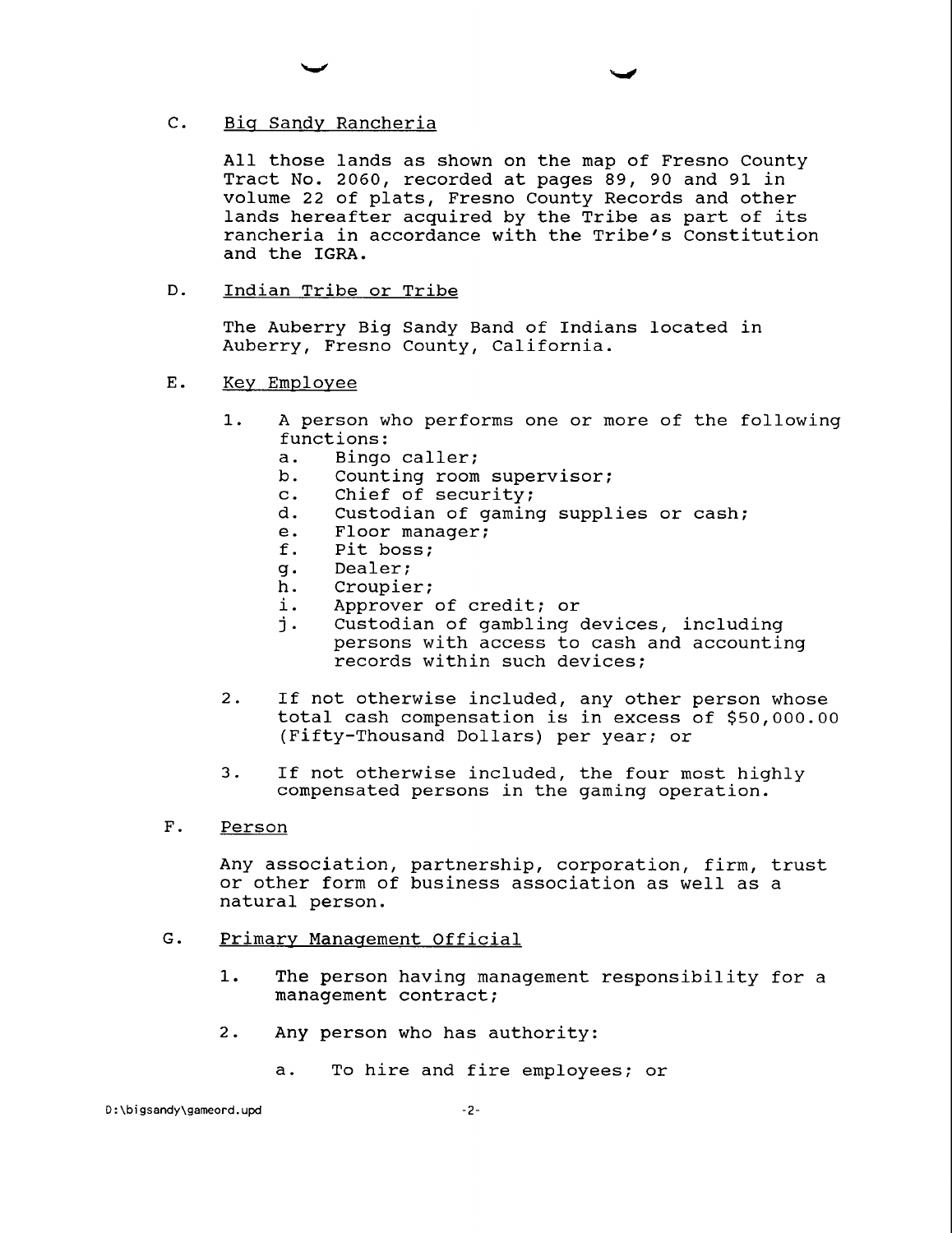- b. To set up working policy for the gaming operation; or
- 3. The chief financial officer or other person who has financial management responsibility.
- H. State

The State of California.

I. Tribal Council

The Tribal Council of the Auberry Big Sandy Band of Indians.

IV. OWNERSHIP OF GAMING.

The Tribe shall have and maintain the sole proprietary interest in and responsibility for the conduct of any Class I1 gaming activities authorized by this Ordinance.

V. USE OF GAMING REVENUE.

If the Tribe elects to make per capita payments to tribal members, it shall authorize such payments only upon approval of a plan submitted to the Secretary of the Interior under 25 U.S.C. Section 2710(b)(3). Otherwise, the Tribe shall use net revenues from Class I1 gaming only for one or more of the following purposes:

- A. Fund tribal government operations or programs;
- B. Provide for the general welfare of the Tribe and its members ;
- C. Promote tribal economic development;
- D. Donate to charitable organizations; or
- E. Help fund operations of local government agencies.
- VI. AUDIT.

A. Tribal Responsibility for Gaming Operation Audits.

The Tribe shall cause to be conducted independent audits of gaming operations annually and shall submit the results of the audits to the Commission.

 $B.$ Contract Audit.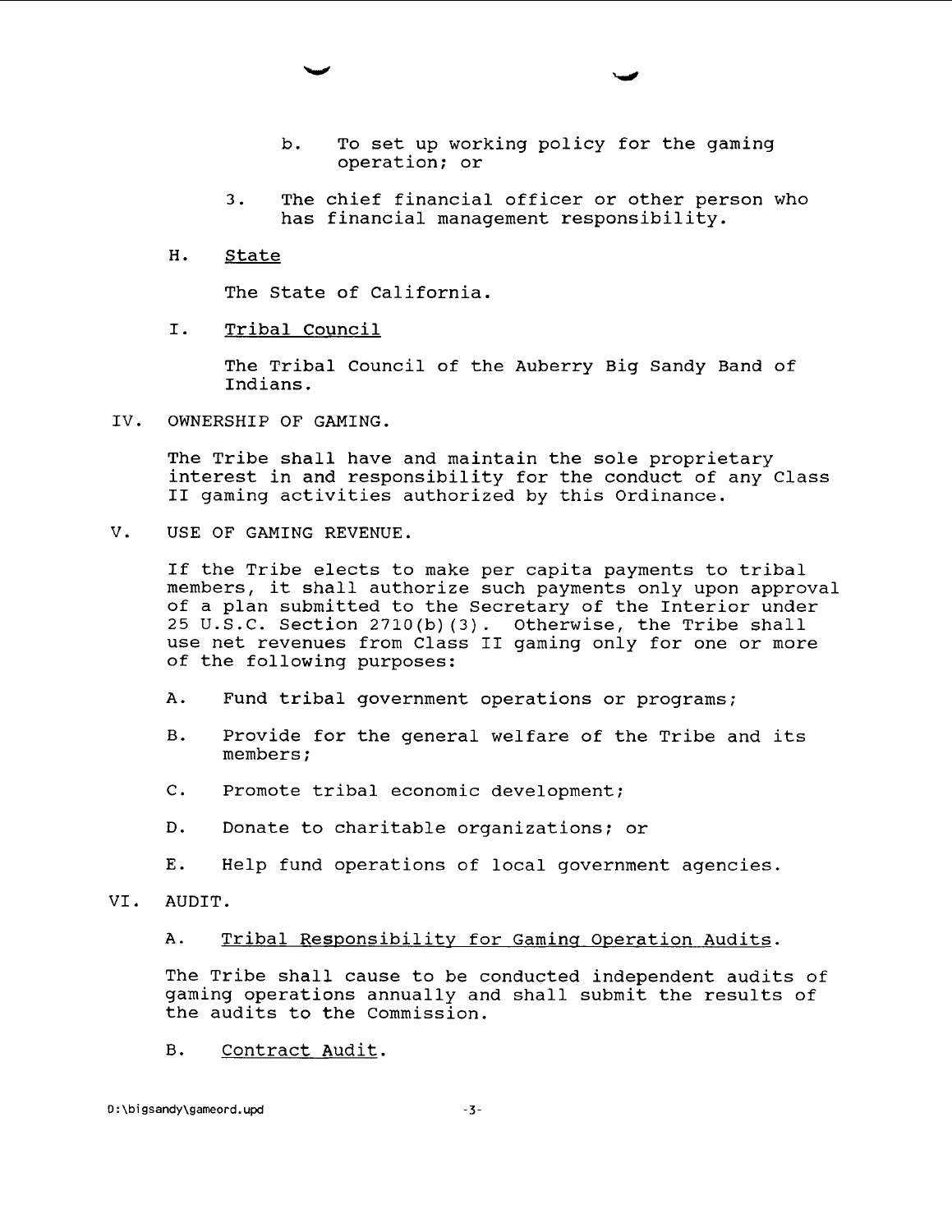All gaming related contracts that result in purchases of supplies, services, or concessions for more than \$25,000 in any year (except contracts for professional legal or accounting services) shall be specifically included within the scope of the audit conducted under subsection A above.

VII. PROTECTION OF THE ENVIRONMENT AND PUBLIC HEALTH AND SAFETY.

Class I1 gaming facilities shall be constructed, maintained and operated in a manner that adequately protects the environment and the public health and safety.

VIII. GAMING LICENSES FOR KEY EMPLOYEES AND PRIMARY MANAGEMENT OFFICIALS.

The Tribe shall ensure that the policies and procedures set out in this Section VIII of this Gaming Ordinance are implemented with respect to Key Employees and Primary Management officials employed at any Class I1 gaming enterprise operated on Big Sandy Indian Lands:

- A. "Privacy Act" and "False Statements" Notices on Application Forms.
	- 1. Privacy Act Notice. The Tribe shall place the following notice on each application form for a Key Employee or Primary Management Official before that form is filled out by an applicant:

"In compliance with the Privacy Act of 1974, the following information is provided: Solicitation of the information on this form is authorized by<br>25 U.S.C. Section 2701 et seq. The purpose of the  $25$  U.S.C. Section  $2701$  et seq. requested information is to determine the eligibility of individuals to be employed in a gaming operation. The information will be used by National Indian Gaming Commission members and staff who have need for the information in the performance of their official duties. The information may be disclosed to appropriate Federal, Tribal, State, local or foreign law enforcement and regulatory agencies when relevant to civil, criminal or regulatory investigations or prosecutions or when pursuant to a requirement by the Auberry Big Sandy Band of Indians or the National Indian Gaming Commission in connection with the hiring or firing of an employee, the issuance or revocation of a gaming license, or investigations of activities while associated with the Auberry Big Sandy Band of Indians or a gaming operation. Failure to consent to the disclosures indicated in this notice will result in the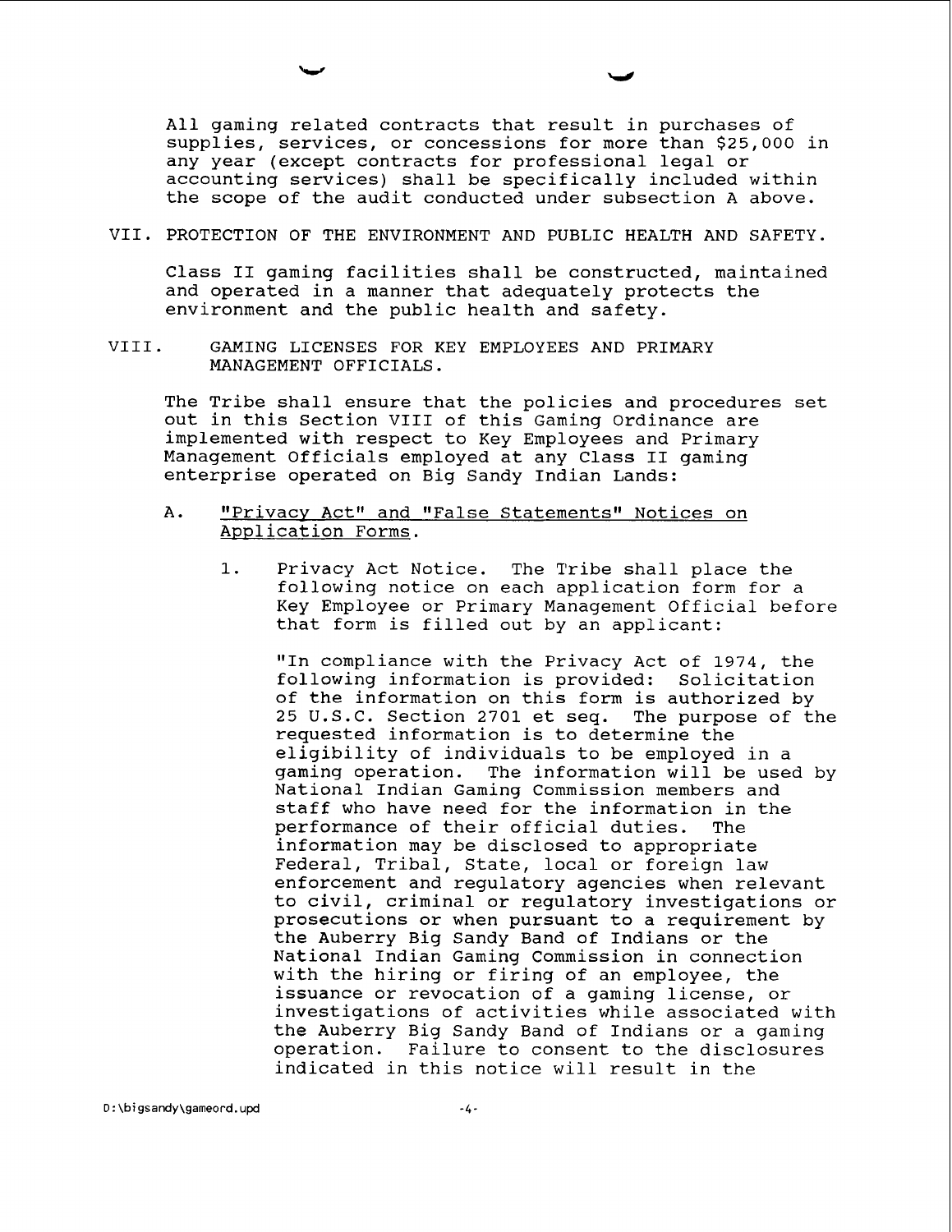Auberry Big Sandy Band of Indian's being unable to hire in a primary management official or key employee position.

The disclosure of your Social Security Number is voluntary. However, a failure to supply a Social Security Number may result in error in processing your application.

2. False Statement Notice. The Tribe shall place the following notice on each application form for a Key Employee or Primary Management Official before that form is filled out by an applicant:

"A false statement on any part of your application may be grounds for not hiring you, or for firing you after you begin work. Also, you may be punished by fine or imprisonment. (18 U.S. Code, title 18, section **1001) .I1** 

- 3. The Tribe shall notify in writing existing Key Employees and Primary Management officials that they shall either, where applicable:
	- a. Complete a new application form that contains a Privacy Act notice;
	- b. Complete a new application form that contains a notice regarding false statements;
	- c. Sign a statement that contains the Privacy Act notice and consent to the routine uses described in that notice; or
	- d. Sign a statement that contains the notice regarding false statements.
- **B**. Backqround Investiqations.
	- **1.** The Tribe shall request the following information from each Key Employee and Primary Management Official:
		- a. Full name, other names used (oral or written), social security number(s), birth date, place of birth, citizenship, gender, all languages (spoken or written);
		- b. Currently and for the previous 5 years: business and employment positions held, ownership interests in those businesses, business and residence addresses, and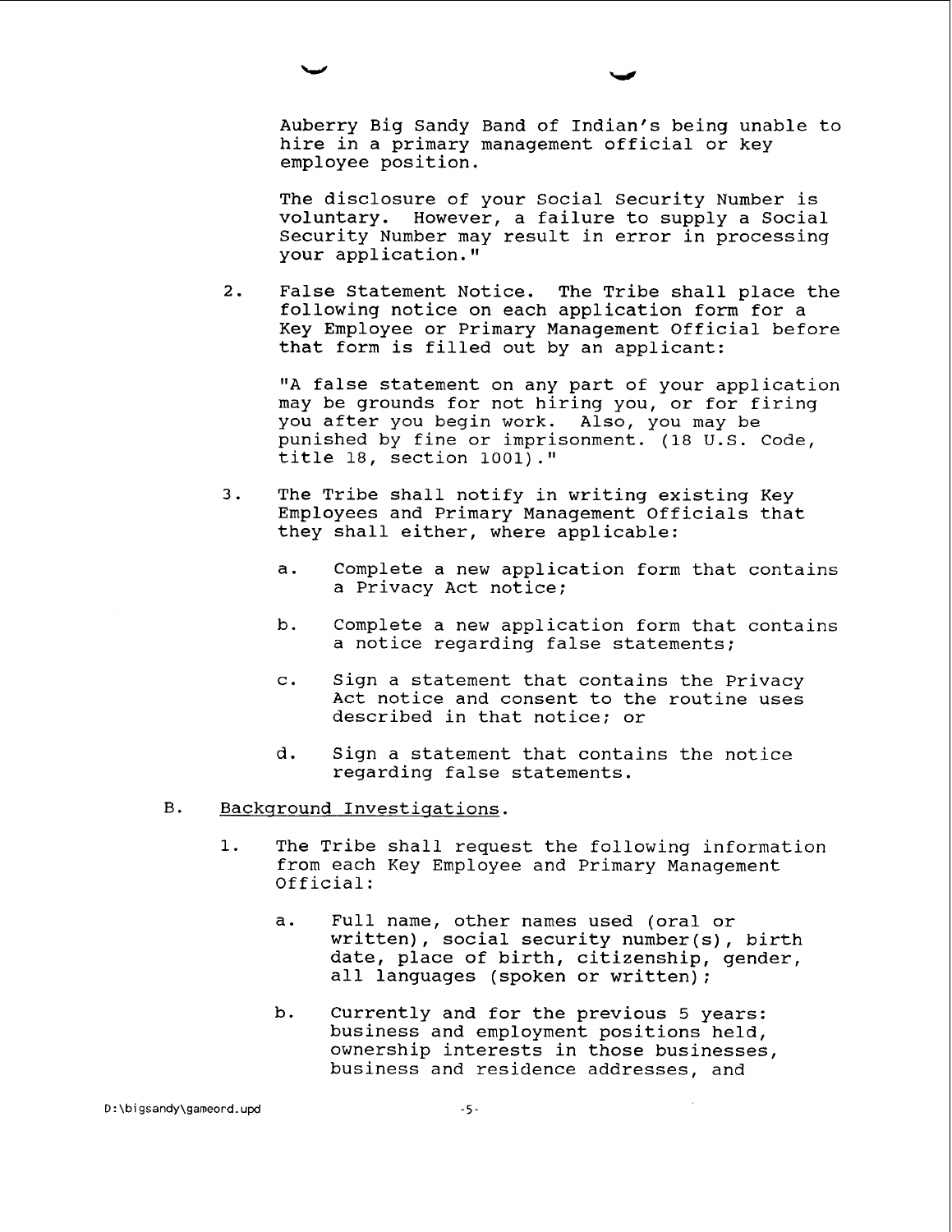driver's license numbers:

- The names and current addresses of at least  $\mathbf{C}$ . three personal references, including one personal reference who was acquainted with the applicant during each period of residence listed under subparagraph b above;
- d. Current business and residence telephone numbers ;
- $e<sub>1</sub>$ Description of any existing and previous business relationships with Indian tribes, including ownership interests in those business ;
- $f$ . Description of any existing and previous business relationships with the gaming industry generally, including ownership interests in those business;
- q. Name and address of any licensing or regulatory agency with which the person has filed an application for a license or permit related to gaming, whether or not such license or permit was granted;
- $h$ . For each felony for which there is an ongoing prosecution or a conviction, the charge, the name and address of the court involved, and the date and disposition of any;
- i. For each misdemeanor conviction or ongoing misdemeanor prosecution (excluding minor traffic violations) within 10 years of the date of the application, the name and address of the court involved and the date and disposition;
- i. For each criminal charge (excluding minor traffic charges) whether or not there is a conviction, if such criminal charge is within 10 years of the date of the application and is not otherwise listed pursuant to subparagraphs h and i above, the criminal charge, the name and address of the court involved and the date and disposition;
- k. The name and address of any licensing or regulatory agency with which the person has filed an application for an occupational license or permit, whether or not such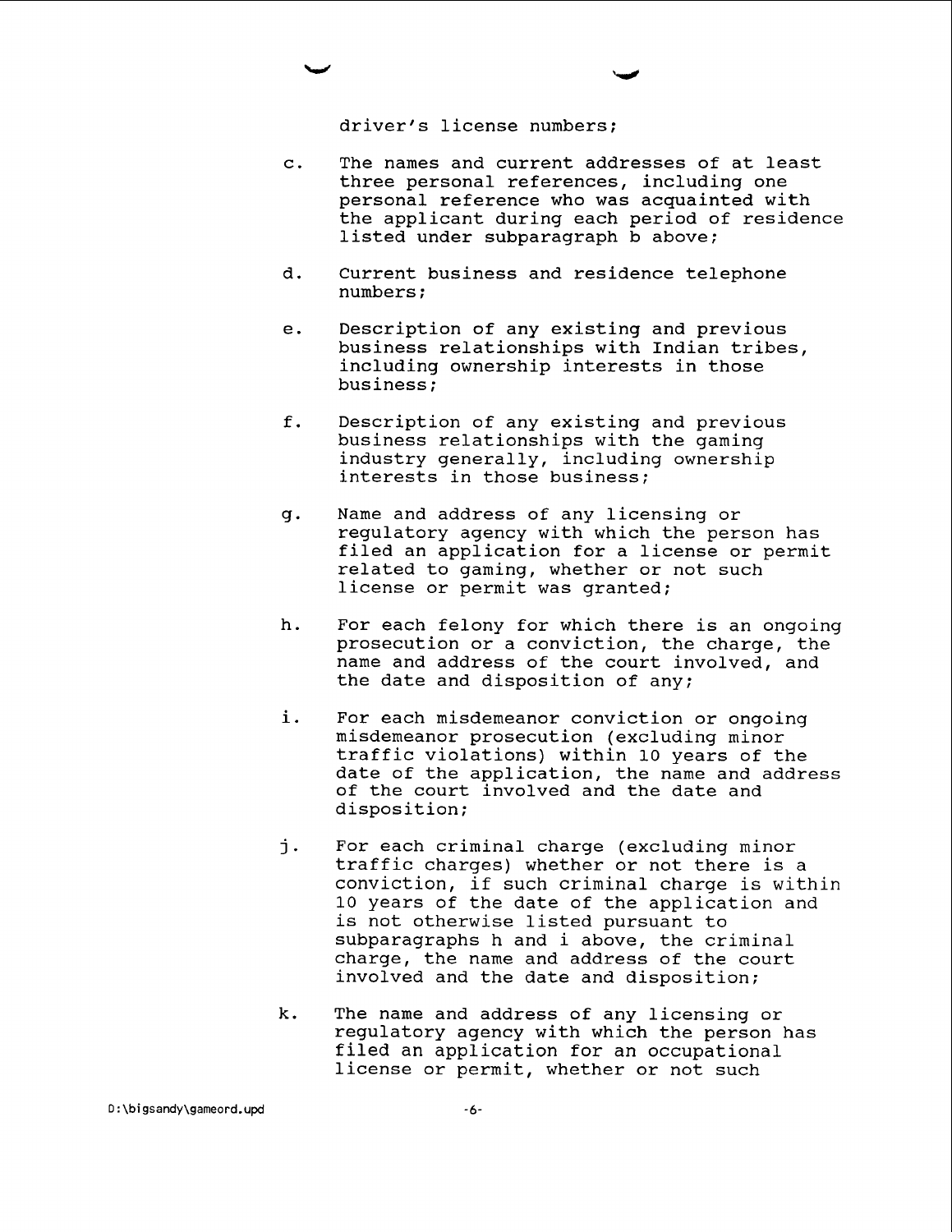license or permit was granted;

- 1. A photograph;
- m. Any other information the Tribe deems relevant; and
- n. Fingerprints consistent with procedures adopted by the Tribe according to 25 C.F.R. Section 522.2 (h) .
- 2. The Tribe shall conduct a background investigation for each Key Employee and each Primary Management Official of a gaming operation sufficient to make a determination under Section VIIIC of this Gaming Ordinance.
- 3. In conducting a background investigation, the Tribe or its agents shall promise to keep confidential the identity of each person interviewed in the course of the investigation.
- C. Eligibility Determination.
	- 1. The Administrative Director shall review a person's prior activities, criminal record, if any, and reputation, habits and associations to make a finding concerning the eligibility of a Key Employee or Primary Management Official for employment in a gaming operation.
	- 2. If the Auberry Big Sandy Indian Gaming Board determines that employment of the person poses a threat to the public interest or to the effective regulation of gaming, or creates or enhances dangers of unsuitable, unfair, or illegal practices and methods and activities in the conduct of gaming, a tribal gaming operation shall not employ that person in a Key Employee or Primary Management Official position.
	- 3. The Tribe's gaming operation shall not employ in a Key Employee or Primary Management Official position a person who has supplied materially false or misleading information with respect to the required information for that person's background investigation under subsection A above.
- D. Procedures for Forwarding Applications and Reports for Key Employees and Primary Manaqement Officials to the Commission.

D:\bigsandy\gameord.upd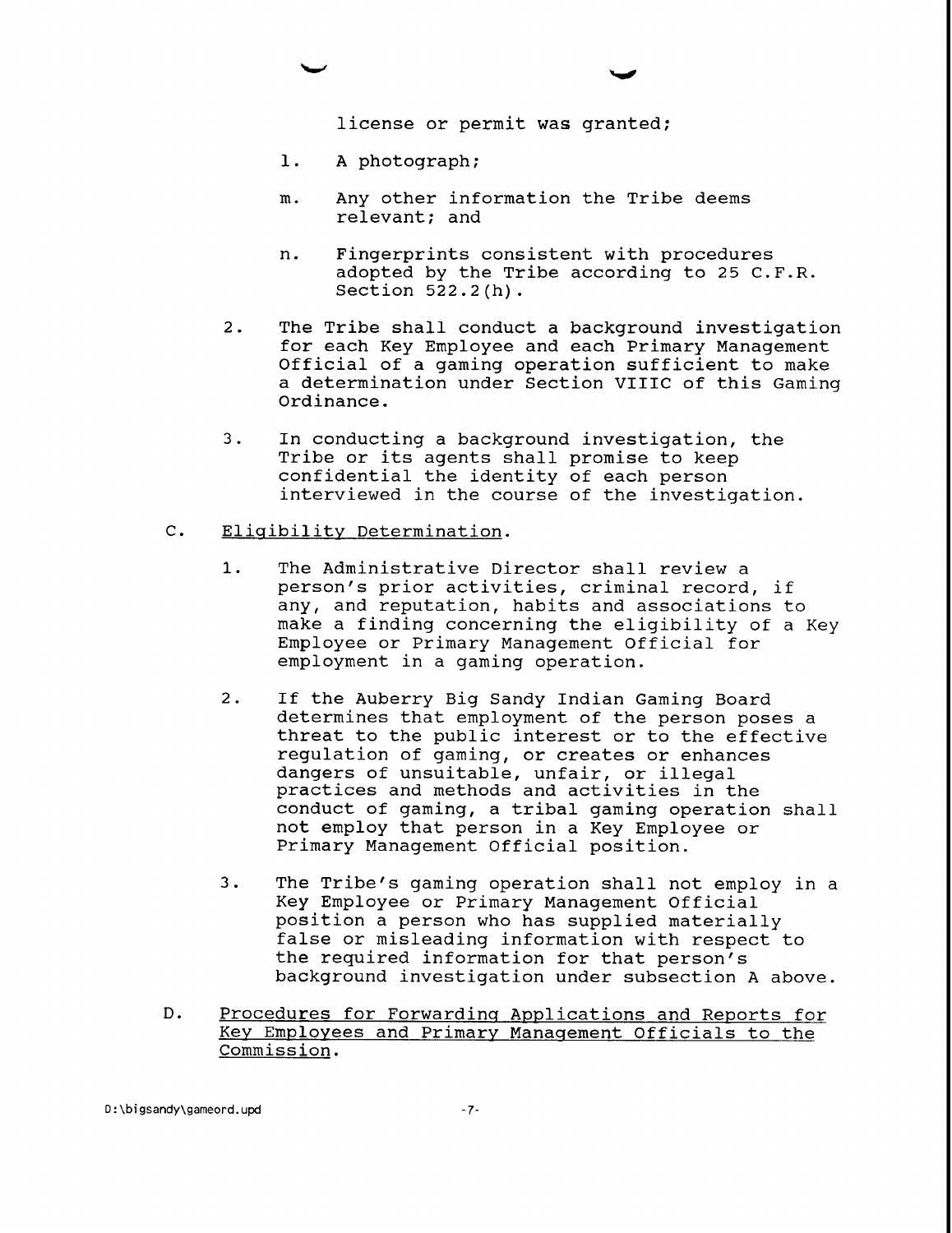- 1. When a Primary Management Official or a Key Employee begins work at a gaming operation authorized by this Gaming Ordinance, the Tribe shall forward to the Commission a completed employment application containing the information listed in Section VIIIR of this Gaming Ordinance and conduct the background investigation and make the determination referred to in Section VIIIC of this Gaming Ordinance.
- 2. The Tribe shall forward the report referred to in Section VIIIE of this Gaming Ordinance to the Commission within 60 days after an employee begins work or within 60 days of the approval of this ordinance by the Chairman of the Commission.
- 3. The Gaming Operation shall not employ as a Key Employee or Primary Management Official a person who does not have a license after 90 days.
- $E.$ Report to the Commission.
	- 1. Pursuant to the procedures set out in Section VIIID of this Gaming Ordinance, the Tribe shall prepare and forward to the Commission an investigative report on each background investigation. An investigative report shall include all of the following:
		- a. Steps taken in conducting a background investigation;
		- b. Results obtained;
		- c. Conclusions reached; and
		- d. Bases for such conclusions.
	- 2. When the Tribe forwards its report to the Commission it shall include a copy of the eligibility determination made under Section VIIIC of this Gaming Ordinance.
	- 3. If the Tribe does not license the applicant, the Tribe:
		- a. shall notify the Commission; and
		- b. may forward copies of its eligibility determination under Section VIIIC of this Gaming Ordinance and investigative report (if any) under Section VIIIEl of this Gaming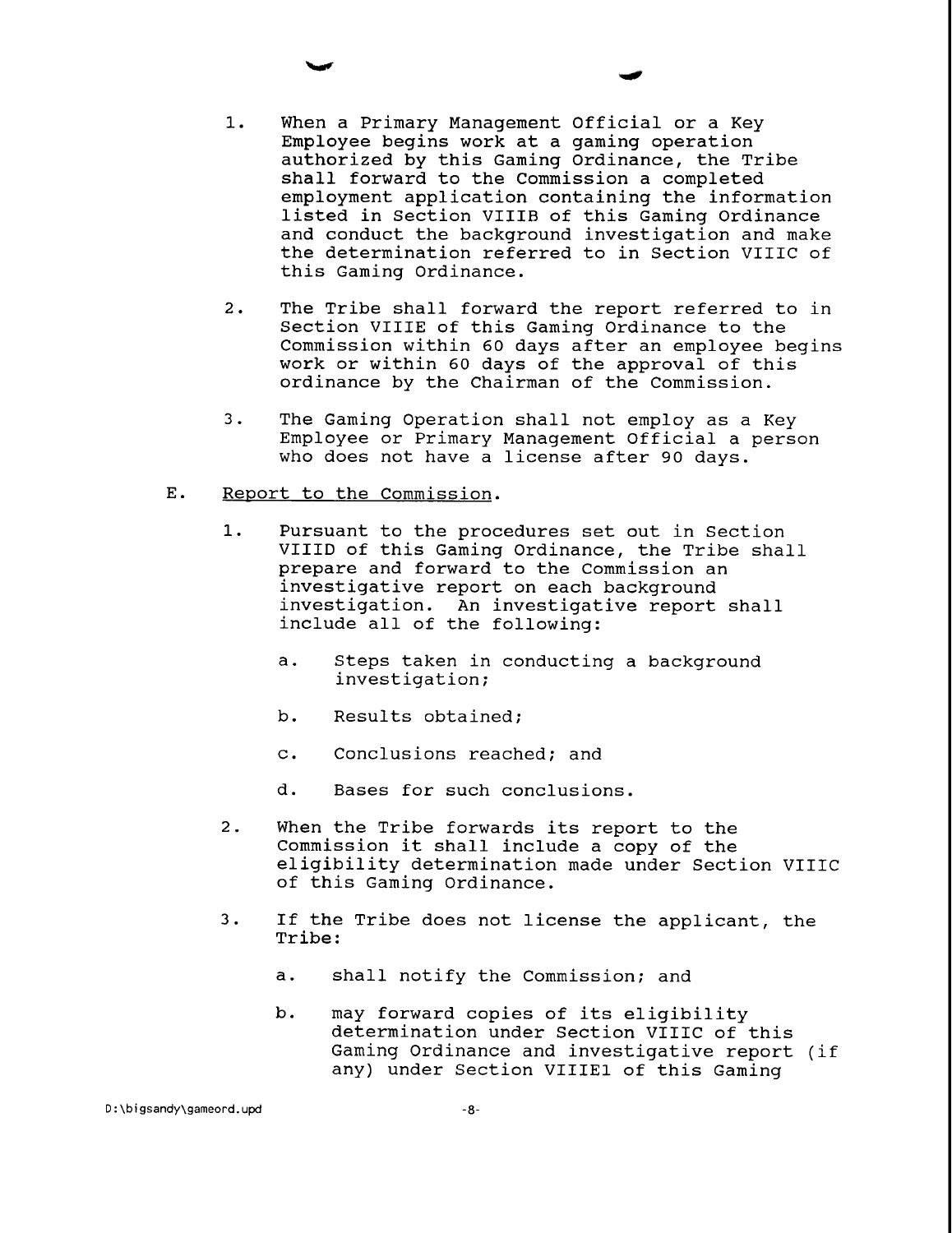Ordinance to the Commission for inclusion in the Indian Gaming Individuals Record System.

- 4. With respect to Key Employees and Primary Management Officials, the Tribe shall retain applications for employment and reports (if any) of background investigations for inspection by the Chairman of the Commission or his or her designee for no less than three (3) years from the date of termination of employment.
- F. Granting a License to a Key Employee or Primary Management Official.
	- $1.$ If, within the 30-day period after the Commission receives a report, the Commission notifies the Tribe that it has no objection to the issuance of a license pursuant to a license application filed by a Key Employee or a Primary Management Official for whom the Tribe has provided an application and investigative report to the Commission, the Tribe may go forward and issue a license to such applicant.
	- 2. The Tribe shall respond to a request for additional information from the Chairman of the Commission concerning a Key Employee or a Primary Management Official who is the subject of a report. Such a request shall suspend the 30-day period under Section VIIIFl of this Gaming Ordinance until the Chairman of the Commission receives the additional information.
	- 3. If, within the 30-day period described above, the Commission provides the Tribe with a statement itemizing objections to the issuance of a license to a Key Employee or to a Primary Management Official for whom the Tribe has provided an application and investigative report to the Commission, the Tribe shall reconsider the application, taking into account the objections itemized by the Commission. The Tribe shall make the final decision whether to issue a license to such applicant.
- G. License Suspension.
	- 1. If after the issuance of a gaming license, the Tribe receives from the Commission reliable information indicating that a Key Employee or a Primary Management Official is not eligible for employment under Section VIIIC of this Gaming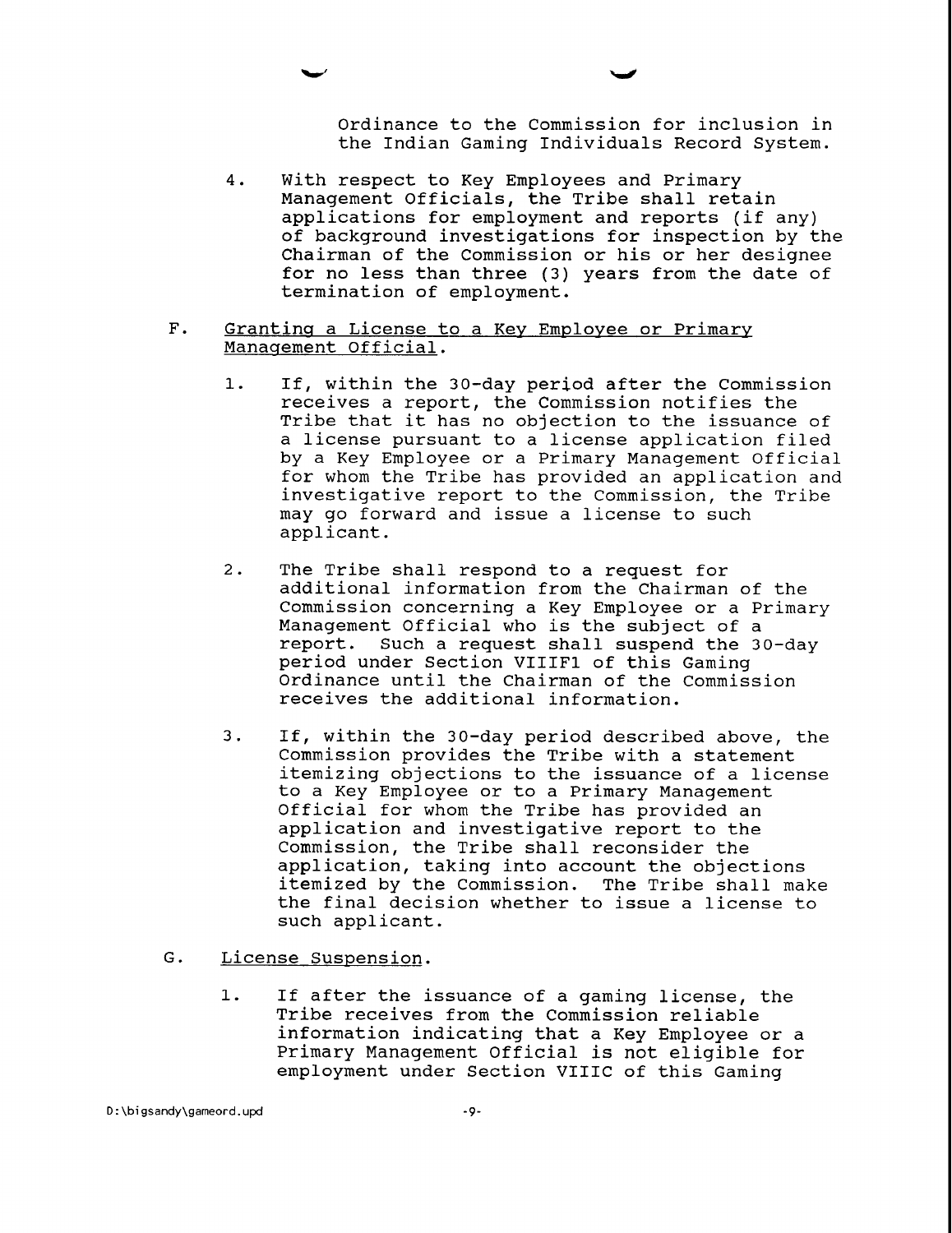Ordinance, the Tribe shall suspend such license and shall notify in writing the Licensee of the suspension and the proposed revocation.

- 2. The Tribe shall notify the Licensee of a time and a place for a hearing on the proposed revocation of a license.
- 3. After a revocation hearing, the Tribe shall decide<br>to revoke or to reinstate a gaming license. The to revoke or to reinstate a gaming license. Tribe shall notify the Commission of its decision.
- IX. SEPARATE LICENSE REQUIREMENT FOR EACH CLASS I1 GAMING LOCATION.

The Tribe shall issue a separate license to each place, facility, or location on Big Sandy Indian Lands where Class I1 gaming is conducted under this Gaming Ordinance.

X. ADMINISTRATION

# A. Requlations.

The Tribal Council is hereby authorized to promulgate and enforce regulations to implement this Gaming Ordinance. All regulations authorized hereunder shall be promulgated and enforced in conformity with the procedures established for promulgating and enforcing ordinances as set forth in the Constitution of the Auberry Big Sandy Band of Indians.

- B. Board.
	- 1. The Tribal Council hereby establishes the Auberry Big Sandy Band of Indians Gaming Board. The Tribal Council shall select the members of the Board.
	- 2. The Board shall have an Administrative Director selected by the Tribal Council.

# XI. IGRA COMPLIANCE

The Tribe shall ensure enforcement of rules and regulations for all games played to ensure that they conform to the Indian Gaming Regulatory Act, and such rules and regulations shall be designed to promote and ensure the integrity, security, honesty and fairness of the operation and administration of all Class II Gaming Establishments.